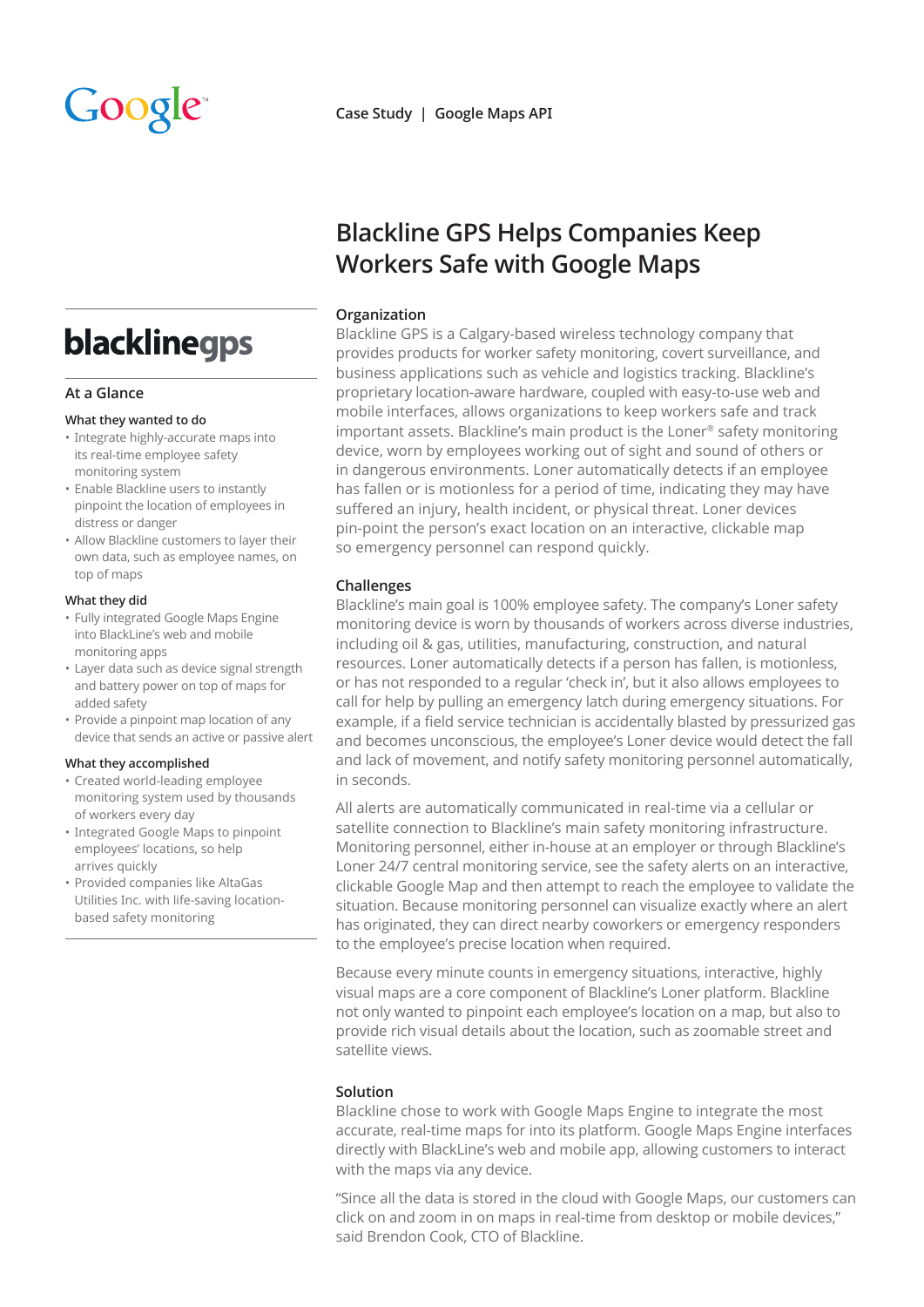*"We looked at a couple of other maps providers, including Bing, but Google was far and away the best and most advanced solution. Plus, everyone uses Google Maps in their daily lives, so we knew our customers would know how to use them from day one." —Brendon Cook, CTO, Blackline*



"With Google Street View and Satellite View, Blackline customers get a clear view of the terrain where each worker is located, spotting buildings, roads, and other landmarks that might help responders find an employee more quickly in an emergency," said Cook.

Full integration of Google Maps Engine with the Blackline app allows customers to easily layer their own data on top of the maps, adding employee names, locations, roles, territories, and tasks. That way, when customers monitor employees on the map, they get a quick visual snapshot of what each employee is doing, where, and why. Blackline also layers other critical data onto the maps, including information on the battery power and signal strength of each device, as well as the location of nearby employees.

Inside buildings, Blackline provides 'location beacons' that can be installed to provide precise positioning of employees where GPS does not reach. Soon, customers will be able to upload their interior building floorplans into the Loner safety monitoring app so they appear on the Google Maps interface, achieving full situational awareness to keep employees safe even when working indoors.